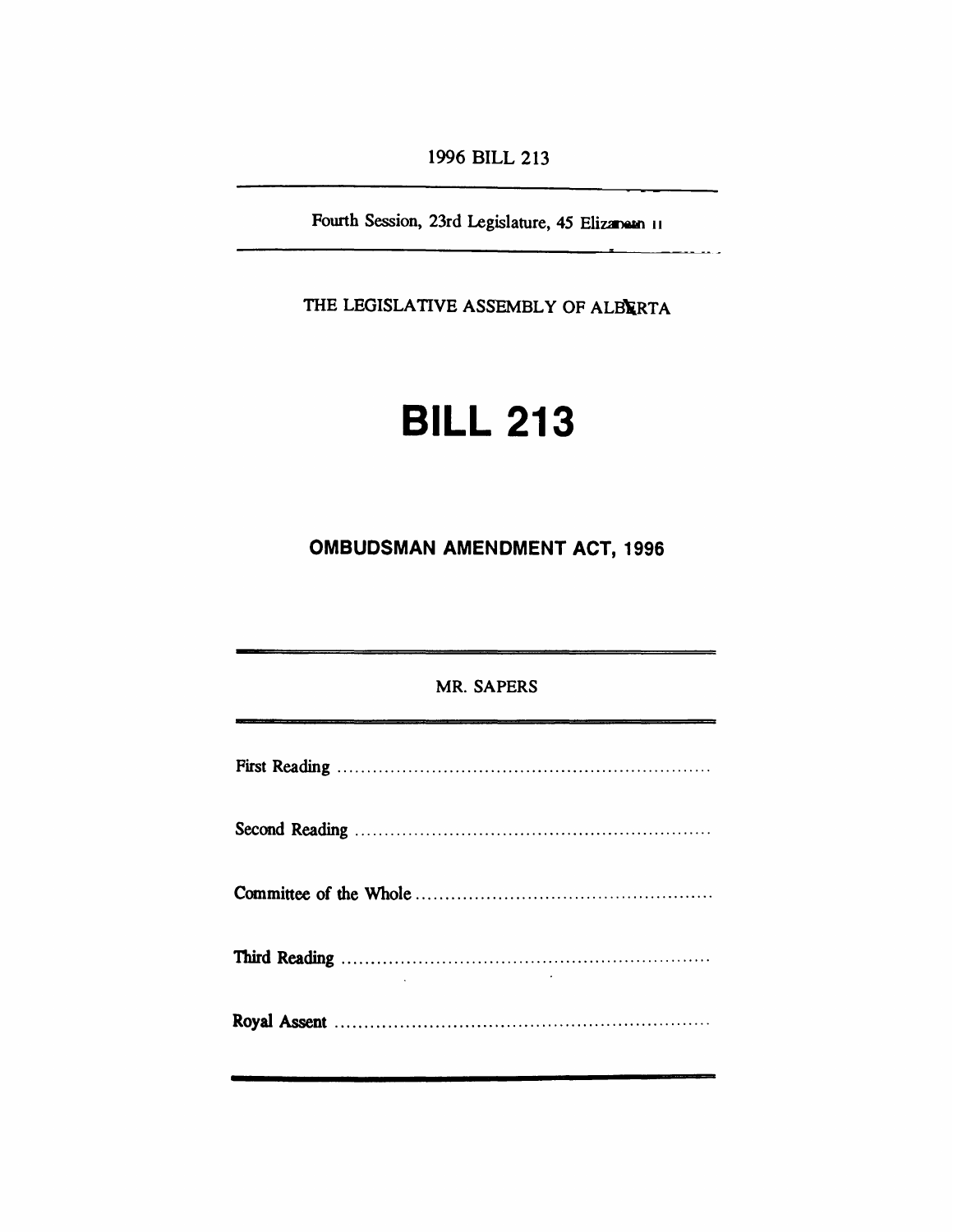*Bill 213 Mr. Sapers*

## *BILL 213*

#### *1996*

#### *OMBUDSMAN AMENDMENT ACT, 1996*

*(Assented to , 1996)*

*HER MAJESTY, by and with the advice and consent of the Legislative Assembly of Alberta, enacts as follows:*

- *1 The Ombudsman Act is amended by this Act.*
- *2 Section 1 is amended*
	- *(a) by repealing clause (a) and substituting the following:*
		- *(a) "authority" means an authority set out in the Schedule and includes officers and employees of the authority;*
	- *(b) by adding the following after clause (a):*
		- *(a.1) "chief officer" means*
			- *(i) in the case of a department, the deputy minister of the department, and*
			- *(ii) in the case of an authority other than a department, the administrative head of the authority;*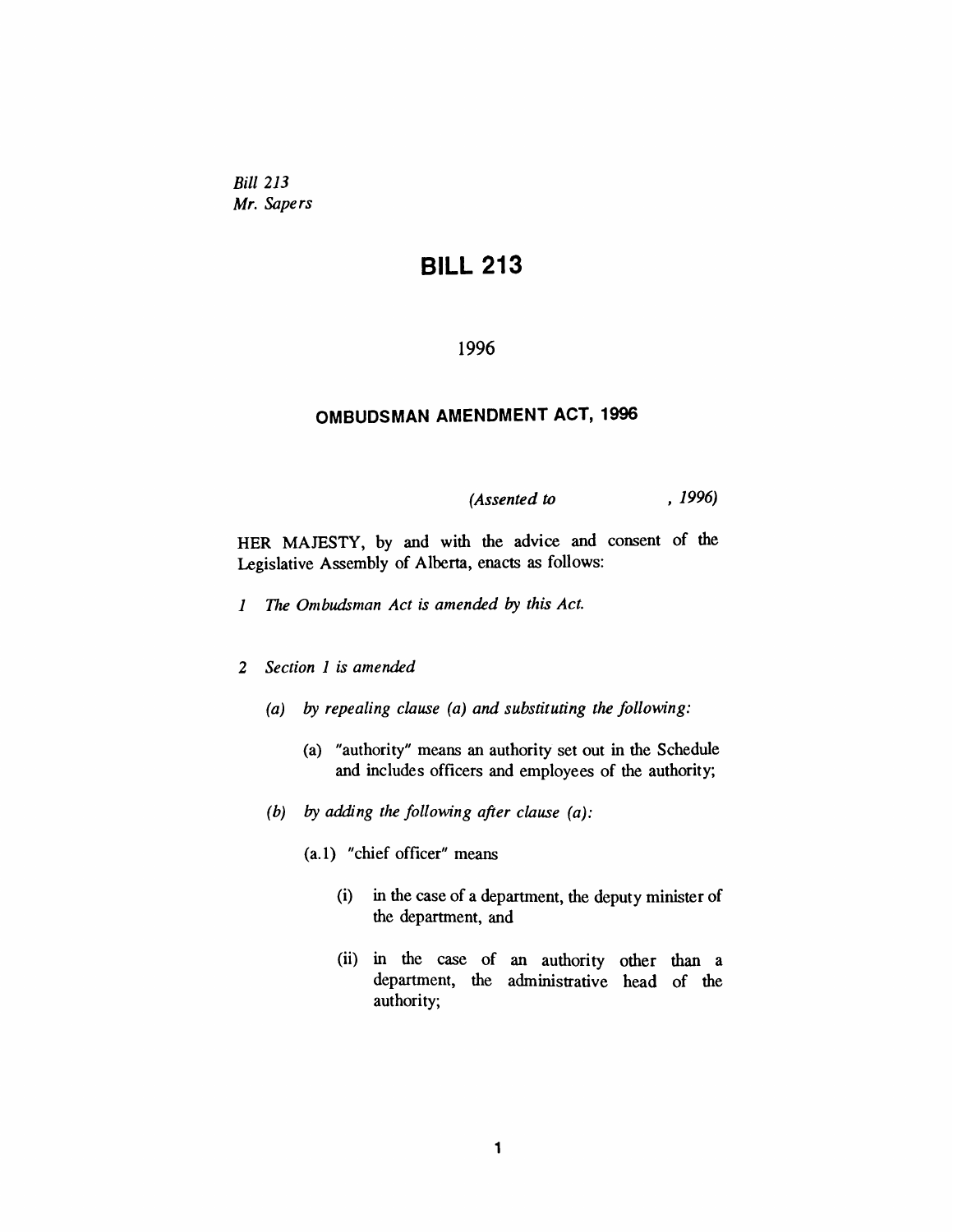#### *Explanatory Notes*

- *<sup>1</sup> Amends chapter 0.7 of the Revised Statutes of Alberta, 1980*
- *2 Section 1(a) presently:*
	- *1(a) "agency" means a Provincial agency as defined in section <sup>1</sup> ofthe Financial Administration Act but does not include*
		- *(i) the board of a university under the Universities Act,*
		- *(ii) the board of a public college under the Colleges Act,*
		- *(iii) the Governors ofthe BanffCentre for Continuing Education,*
		- *(iv) repealed 1994 cR-9.07 s25(28),*
		- *(iv.1) a provincial health board under the Regional Health Authorities Act,*
			- *(v) the Alberta Cancer Board,*
			- *(vi) repealed 1994 cR-9.07 s25(28),*
		- *(vii) the Hospital Privileges Appeal Board, and*
		- *(viii) the board of a technical institute under the Technical Institutes Act;*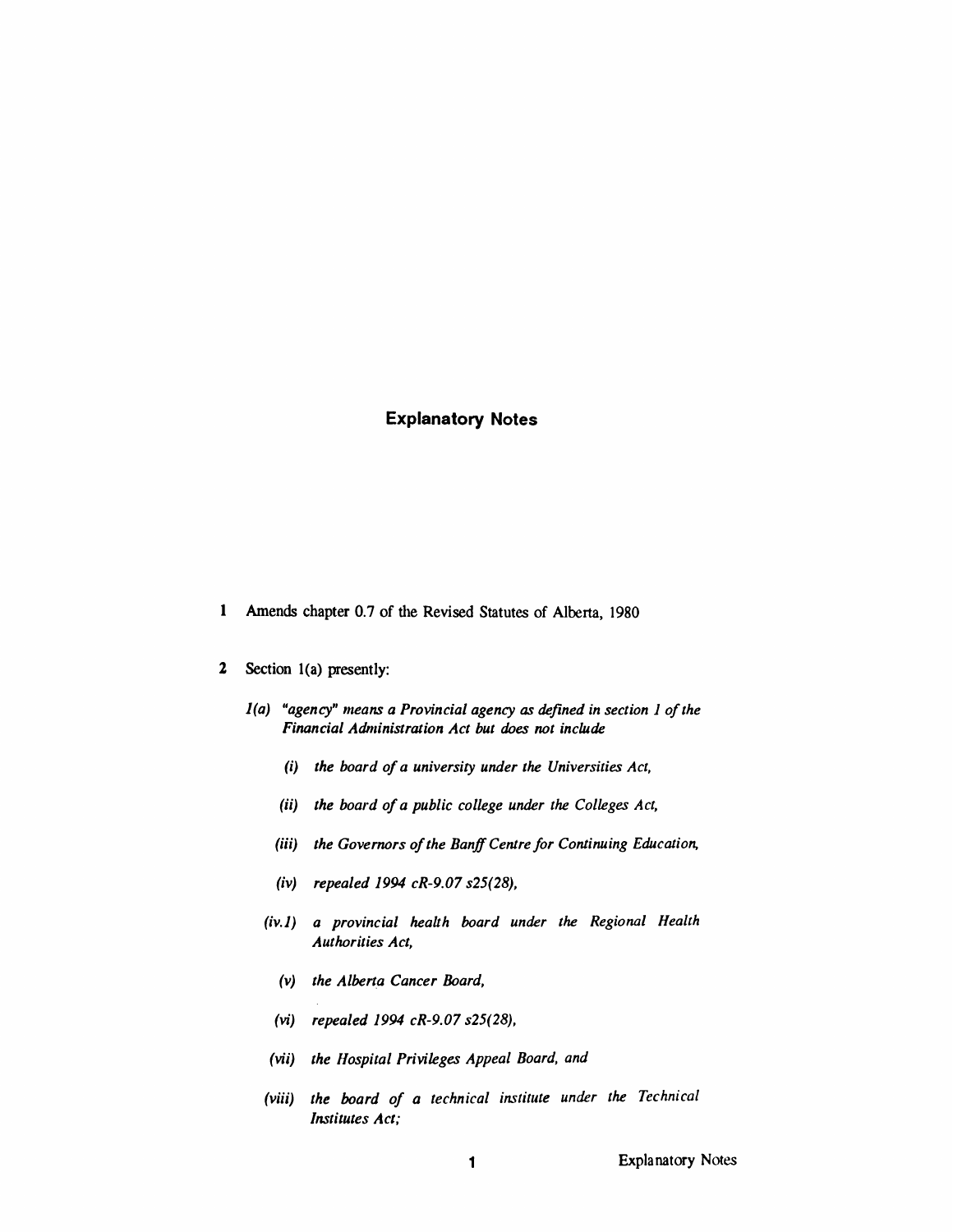### *3 Section 15 is amended*

*(a) by repealing subsection (1) and substituting the following.*

*15(1) Before investigating any matter under this Act, the Ombudsman shall inform the chief officer of the authority affected of his intention to make the investigation.*

*(b) by repealing subsection (4) and substituting the following.*

*(4) If, during or after an investigation, the Ombudsman is of the opinion that there is evidence of any breach of duty or misconduct on the part of any officer or employee of an authority, he shall take the matter to the chief officer of the authority.*

#### *4 Section 17(2) is repealed and the following substituted:*

*(2) When the Ombudsman requires the production of a document , paper or thing under subsection (1), he may require it to be produced at a place designated by him and may require that it be left in his possession for the purposes of his investigation but, on the request of the chief officer of the authority, the Ombudsman shall return the document, paper or thing to the authority as quickly as possible, but not later than 48 hours after the receipt of the request, subject to his right to again require its production in accordance with this section.*

#### *5 Section 25(2) is repealed and the following is substituted:*

- *(2) Before entering on any premises pursuant to subsection (1), the Ombudsman shall notify the chief officer of the authority that occupies the premises of his intention to do so.*
- *6 Section 27(3) is repealed and the following is substituted:*
	- *(3) The Ombudsman shall not, in a report made under this*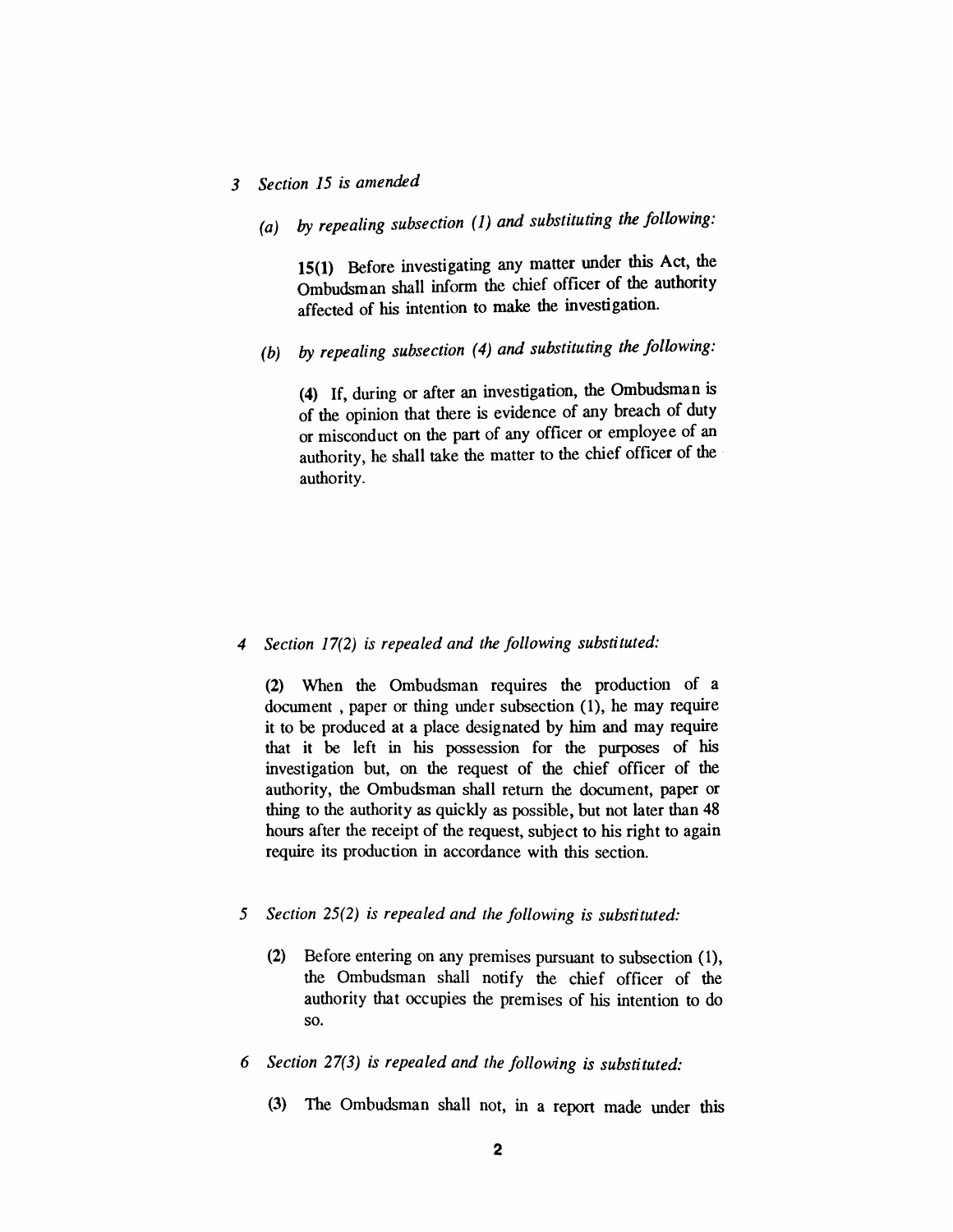*3 Section 15 presently reads:*

*15(1) Before investigating any matter under this Act, the Ombudsman shall inform the deputy minister ofthe department or the administrative head ofthe agency affected, as the case may be, ofhis intention to make the investigation.*

*(2) The Ombudsman may, in his discretion, at any time during or after an investigation consult any Minister who is concerned in the matter of the investigation.*

*(3) On the request ofany Minister in relation to an investigation or in any case where an investigation relates to a recommendation made to a Minister, the Ombudsman shall consult that Minister after making the investigation and before forming a final opinion on any of the matters referred to in section 20(1) or (2).*

*(4) If, during or after an investigation, the Ombudsman is of the opinion that there is evidence of any breach of duty or misconduct on the part of any officer or employee of any department or agency, he shall refer the matter to the deputy minister of the department or the administrative head of the agency, as the case may be.*

*4 Section 17(2) presently reads:*

*17(2) When the Ombudsman requires the production of a document, paper or thing under subsection (1), he may require it to be produced at a place designated by him and may require that it be left in his possessionfor the purposes ofhis investigation but, on the request ofthe deputy minister of the department or the administrative head of the agency, the Ombudsman shall return the document, paper or thing to the department or agency as quickly as possible, but not later than 48 hours after the receipt of the request, subject to his right to again require its production in accordance with this section.*

*5 Section 25(2) presently reads:*

*25(2) Before entering on any premises pursuant to subsection (1), the Ombudsman shall notify the deputy minister ofthe department or, as the case may require, the administrative head of the agency that occupies the premises of his intention to do so.*

- *6 Section 27(3) presently reads:*
	- *(3) The Ombudsman shall not, in a report made under this section,*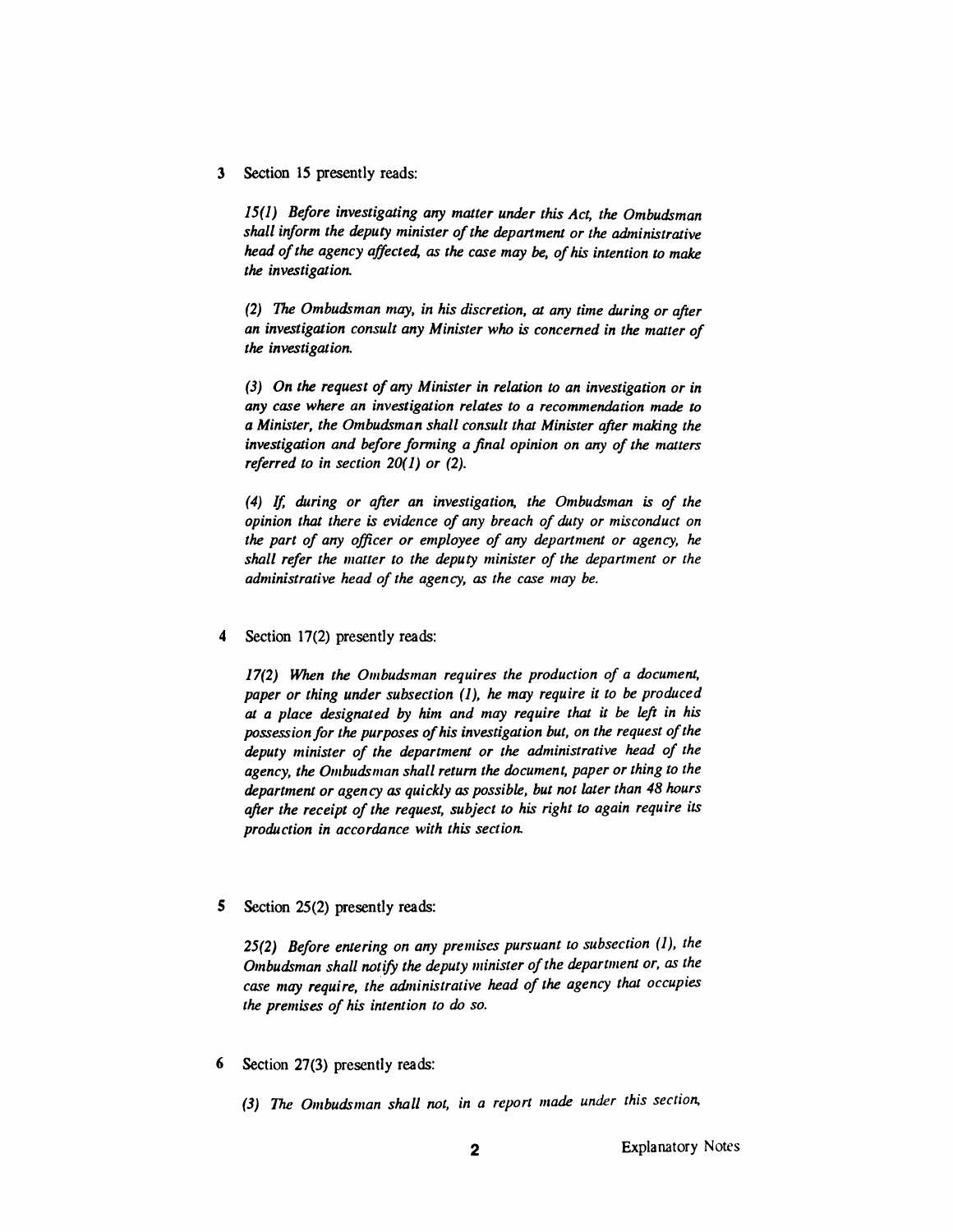*section, express any opinion or make any comment that is adverse to*

- *(a) any authority or any officer or employee of an authority, or*
- *(b) any other person or group of persons,*

*unless prior to making the report to the Legislature or publishing the report pursuant to subsection (2), as the case may be, the Ombudsman has given that authority, officer, employee, person or group of persons an opportunity to know the nature of the opinion or comment and to make representations to him in respect of it either personally or by counsel.*

*7 In the following provisions, "department or agency" is struck out wherever it occurs and "authority" is substituted:*

- *Section 11(1); Section 17(3); Section 20(3), (4) and (5); Section 25(1); Section 27(2).*
- *8 The following is added after section 31:*

*32 The Lieutenant Governor in Council may by order add authorities to the Schedule.*

*9 This Act comes into force on Proclamation.*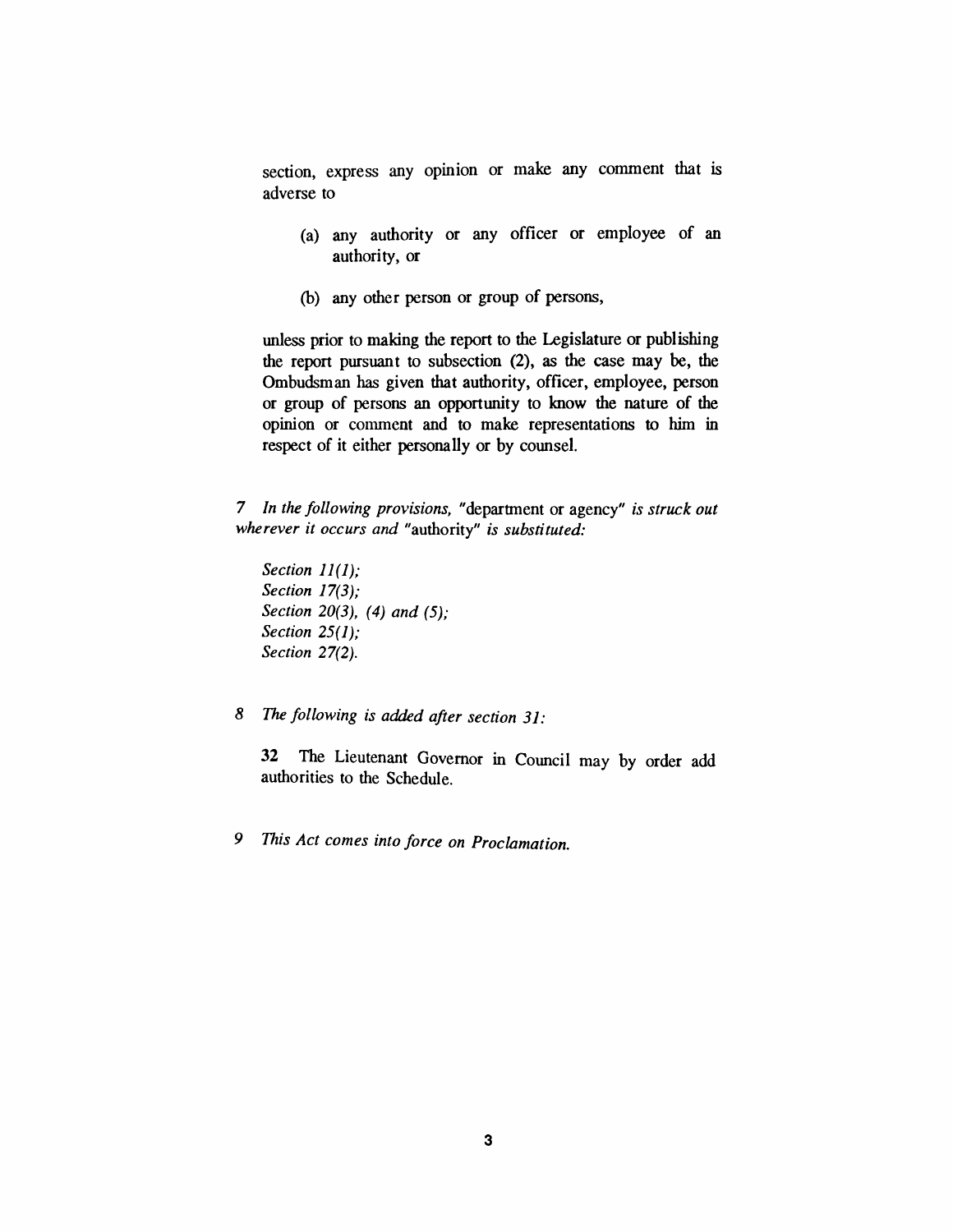*express any opinion or make any comment that is adverse to*

- *(a) any department or any officer or employee of a department,*
- *(b) any agency or any member or employee of an agency, or*
- *(c) any other person or group ofpersons,*

*unless prior to making the report to the Legislature or publishing the report pursuant to subsection (2), as the case may be, the Ombudsman has given that department, agency, officer, member, employee, person or group ofpersons an opportunity to know the nature ofthe opinion or comment and to make representations to him in respect of it either personally or by counsel.*

*7 Consequential amendments.*